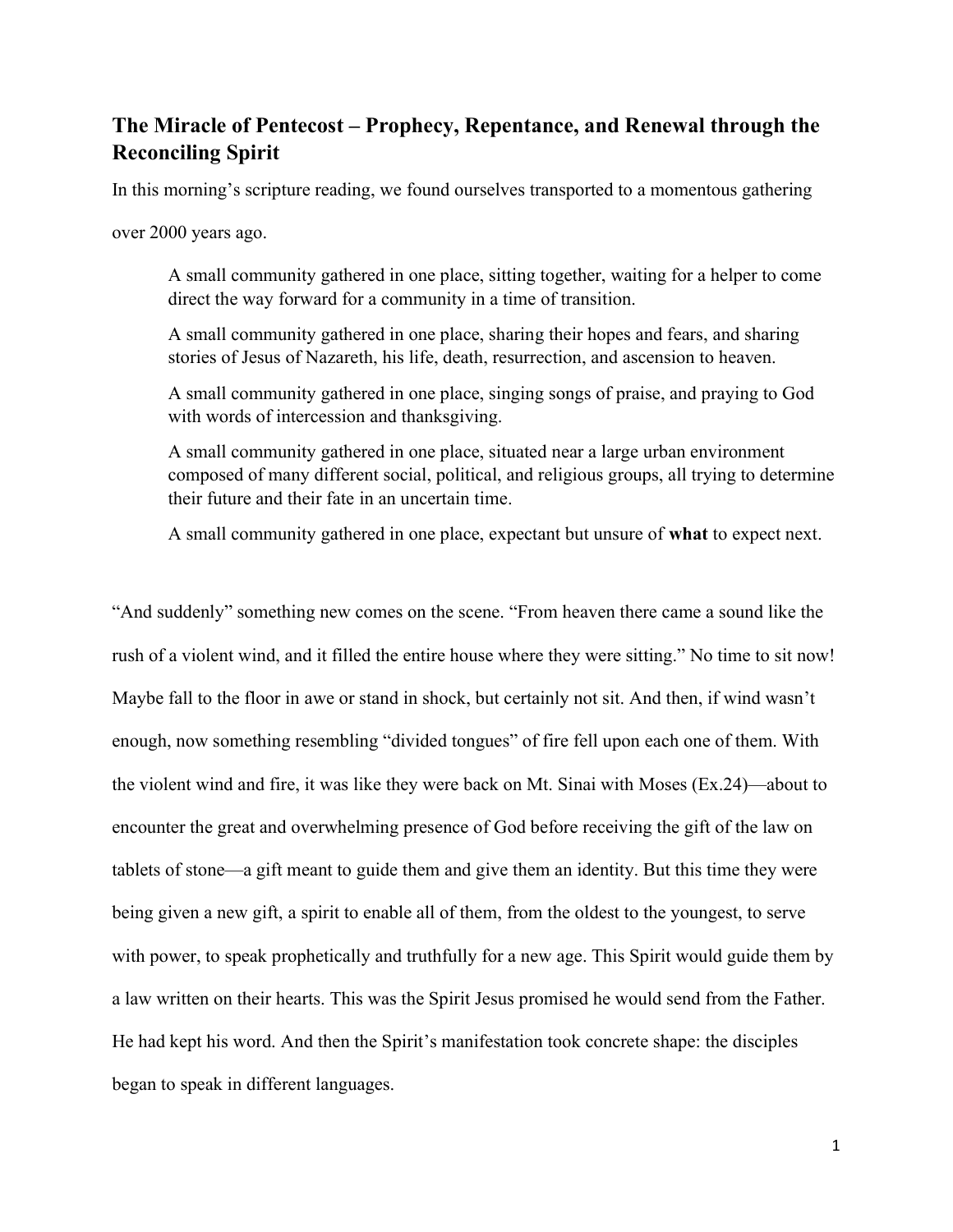Immediately, this small community all gathered in one place draws a large festival crowd. The Jewish festival of weeks, a wheat harvest festival that Jews through history up to today call Shavuot [Sha-vu-ot], was happening, and the crowds were in town. The festivities were in full swing and yet somehow, a diverse crowd of Jewish folks from surrounding nations heard through the festival noises a sound they did not expect to hear: a small group of locals gathered in one place were speaking words of power in the many differing languages of the festival goers. Something is happening and they cannot ignore it. A large gathering of Jewish pilgrims from all over will now stop to listen to a strange, odd, small group of Jewish locals.

I think the diverse Jewish demographics involved in the event of Pentecost, as well as the festival environment, is fascinating to reflect on, particularly for us, as a small church that belongs to a larger regional body called Mennonite Church Eastern Canada. Of course, there are many differences between the  $1<sup>st</sup>$  century religious context of Judaism, with its various practices and forms of religious polity, and our own regional practices and polity as MCEC churches. Nonetheless, I think there are some very interesting parallels with the social dynamics playing out at Pentecost and the social dynamics that can play out within our own regional church body in various settings. This morning I want to consider the events of Pentecost through the lens of the relationship between the disciples—a small prophetic community of Jesusfollowers—and the larger community of Judaism in which they practiced their discipleship. From this I hope to consider the ways that the specific events surrounding Pentecost continue to have implications for the ways that regional churches, even small ones like ours, might function either like the small band of disciples at Pentecost, as a Spirit-led prophetic voice to our larger regional body; or like the crowd gathered at Pentecost, a gathering of people called to repentance and renewal through the Spirit.

2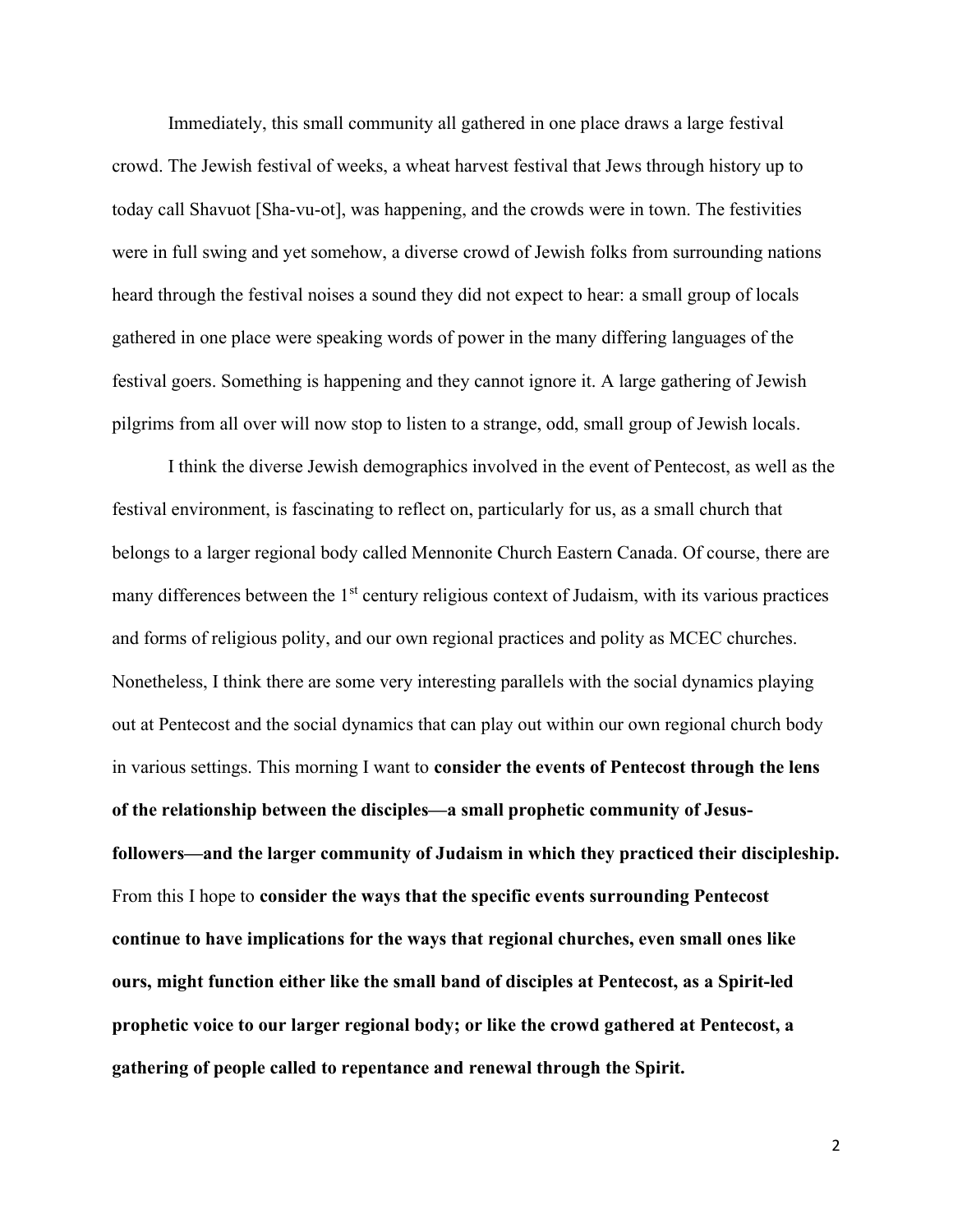To begin, let's consider the events of Pentecost first by looking at some of the demographics present during Pentecost. The crowd that gathers around the disciples as they embody God's Spirit is a crowd primarily of Jews. This is evident from the fact that Peter's sermon will be addressed to the Israelites present (Acts 2:22). Granted, there were likely other non-Jews, Gentiles, in the crowd too and it is interesting to think what their perception of what was going on was must have been. But, the fact that the crowd was primarily Jewish should help us see that the events that were about to unfold and the conversation that was about to ensue was a conversation within a diverse religious body that all shared a common tradition and centre of worship, namely the temple which they had all come as pilgrims to for the festival. To oversimplify a comparison to our time, it was as if there was a New Hamburg relief sale going on and Mennonites from all over—diverse as we are in our cultures, lifestyles, dress, worship customs, etc.—were gathering to celebrate the gifts of God given to us and offer up gifts in return to God to be used for good the good of the community. Then, in the midst of this relief sale, one group began attracting large crowds because the Spirit was doing something undeniably important there—and yes, of course, this group was selling strawberry pies. Joking aside, I think it is an interesting analogy to draw us into the story.

But beyond the demographics, what happens next in the story of Pentecost is especially interesting. After the diverse crowd's initial shock of hearing their many different languages spoken, and after supposing that maybe this one small community group had been into the drink, Peter stood up to address them. Now what is Peter, this leader within the Jewish followers of Jesus, going to say to this crowd!?! How does Peter interpret this unexpected movement of the Spirit among them? Pointing back to the prophet Joel, Peter sees this event as the fulfillment of the Prophet's declaration that one day the Spirit would be poured out onto "all flesh." After all,

3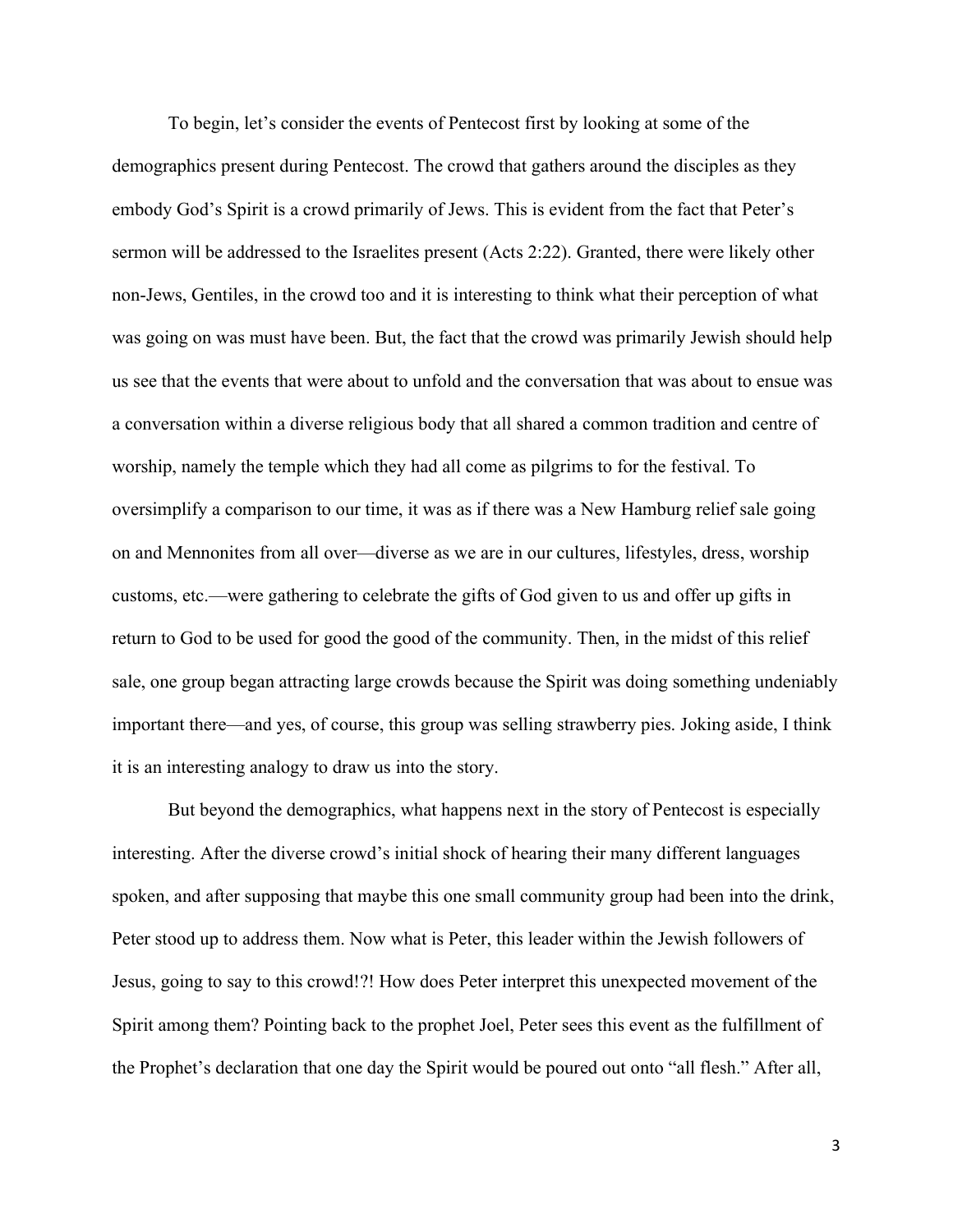Joel had spoken of signs "in the heavens above and on the earth below…" and of "fire." It seemed to add up: violent wind, tongues of fire, and miraculous linguistic abilities manifested by the disciples. This was the day Joel spoke of. But Peter doesn't stop with Joel. Rather, he pivots almost immediately to Jesus of Nazareth saying:

Acts 2:22-24 22 "You that are Israelites, listen to what I have to say: Jesus of Nazareth, a man attested to you by God with deeds of power, wonders, and signs that God did through him among you, as you yourselves know-- 23 this man, handed over to you according to the definite plan and foreknowledge of God, you crucified and killed by the hands of those outside the law. 24 But God raised him up, having freed him from death, because it was impossible for him to be held in its power….33 Being therefore exalted at the right hand of God, and having received from the Father the promise of the Holy Spirit, he has poured out this that you both see and hear."

For Peter, the Spirit's coming at this time was no coincidence—it came because Jesus, having gone to heaven, sent the Spirit from the Father. But did you notice the sharp edge to the start of Peter's sermon? Peter spoke a word of judgment to all who had called for Jesus' crucifixion. While the text does not make it clear how many of those present in the crowd would have been present among the crowds calling for Jesus' crucifixion, it is almost assumed that the pilgrims there for Pentecost had been present for the festival of Passover fifty days earlier around the time when Jesus had been condemned and sentenced to death by Pilate. I wonder, then, if we can't look at Peter's sermon as a spirit-filled moment of prophetic accountability for that community of worshipers. Peter, filled with the Spirit, honestly named a community failure. Filled with the Spirit, he named for the larger community a moment of corporate unfaithfulness—the rejection of God's servant Jesus and with him, his Gospel, his Good News.

But Peter doesn't end with judgment and condemnation. Rather, he issues a hopeful call to repentance:

Acts 2:36-38 36 Therefore let the entire house of Israel know with certainty that God has made him both Lord and Messiah, this Jesus whom you crucified." 37 Now when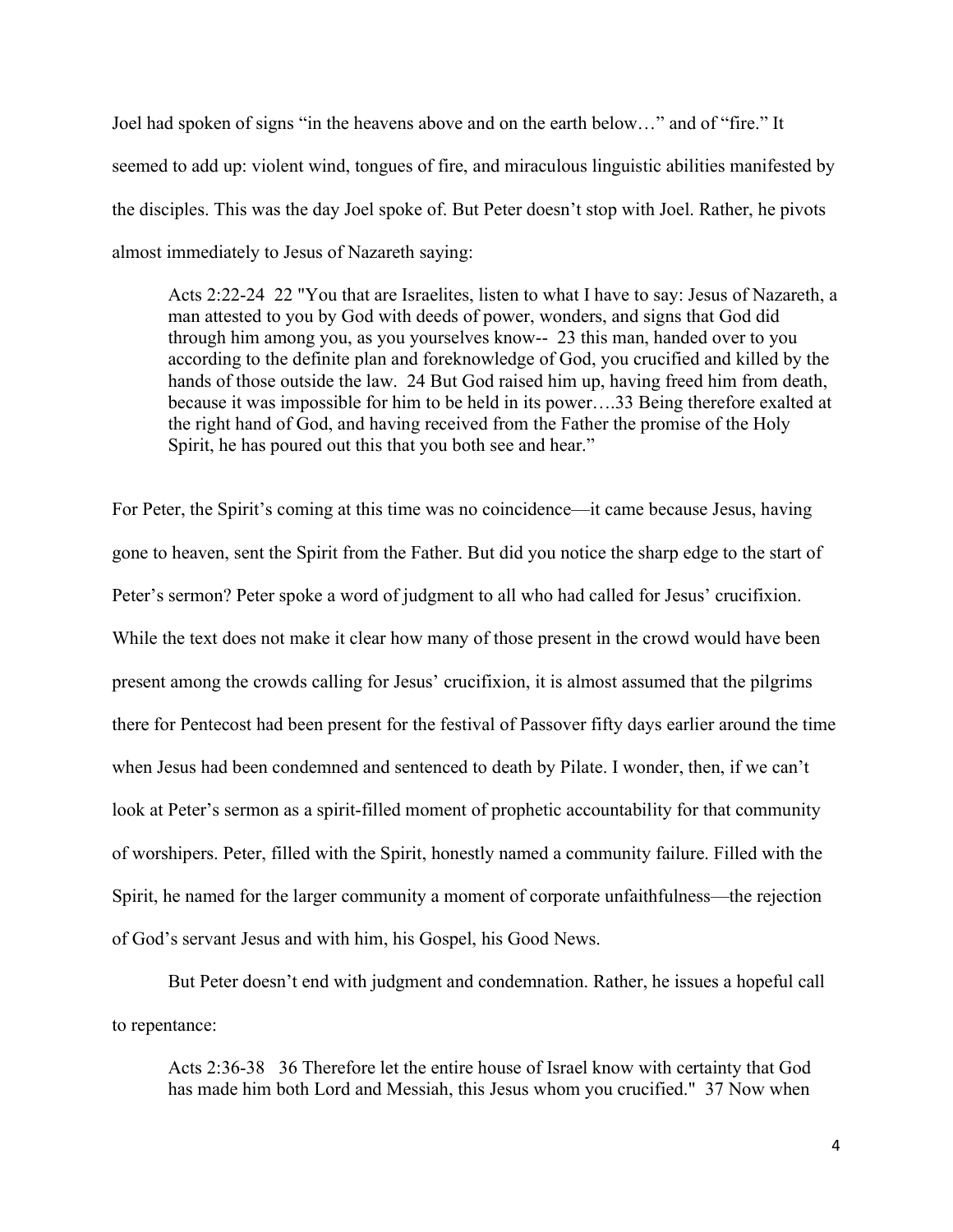they heard this, they were cut to the heart and said to Peter and to the other apostles, "Brothers, what should we do?" 38 Peter said to them, "Repent, and be baptized every one of you in the name of Jesus Christ so that your sins may be forgiven; and you will receive the gift of the Holy Spirit.

Peter's claim that God had vindicated Jesus was not used against the Israelites as a hammer of judgment and condemnation to beat them down. It was, in actuality, God's message of grace proclaimed to them in the Spirit—in ignorance you pushed him away, but I have raised him up and in doing so have given you the chance to make amends. Peter knew the grace of God through Jesus all too well—the risen Jesus, after all, had only days before given him the chance to make amends—to repent and walk in new life. And now the offer extended to the broader community too. Perhaps we could say this, then: the miracle of Pentecost and the birth of the church produced repentance and social renewal within the community of God. Yes, a new community was about to be birthed—a community of Jews and Gentiles called together in the Spirit, but more immediately, in the events of Pentecost, the miracle was that those that had previously rejected Jesus and his way were now accepting him and living into his way through the Spirit-filled, prophetic ministry of the disciples.

 I wonder how this understanding of Pentecost—Pentecost understood as a miracle of repentance and social renewal, might again relate to our congregational life as a church within the larger regional body we call MCEC. Interestingly, while writing this sermon and thinking about this, I couldn't help but think of a different recent MCEC "festival," not the New Hamburg relief sale but the annual regional church gathering, held at Redeemer University in Hamilton this last April. At that gathering there were many languages spoken and many different peoples representing numerous cultures were present. While there were no singular moments during this festival where one group or a "Peter" stood out among the rest of us and named a particular sin within our midst, the gathering did nonetheless involve significant introspection and reflection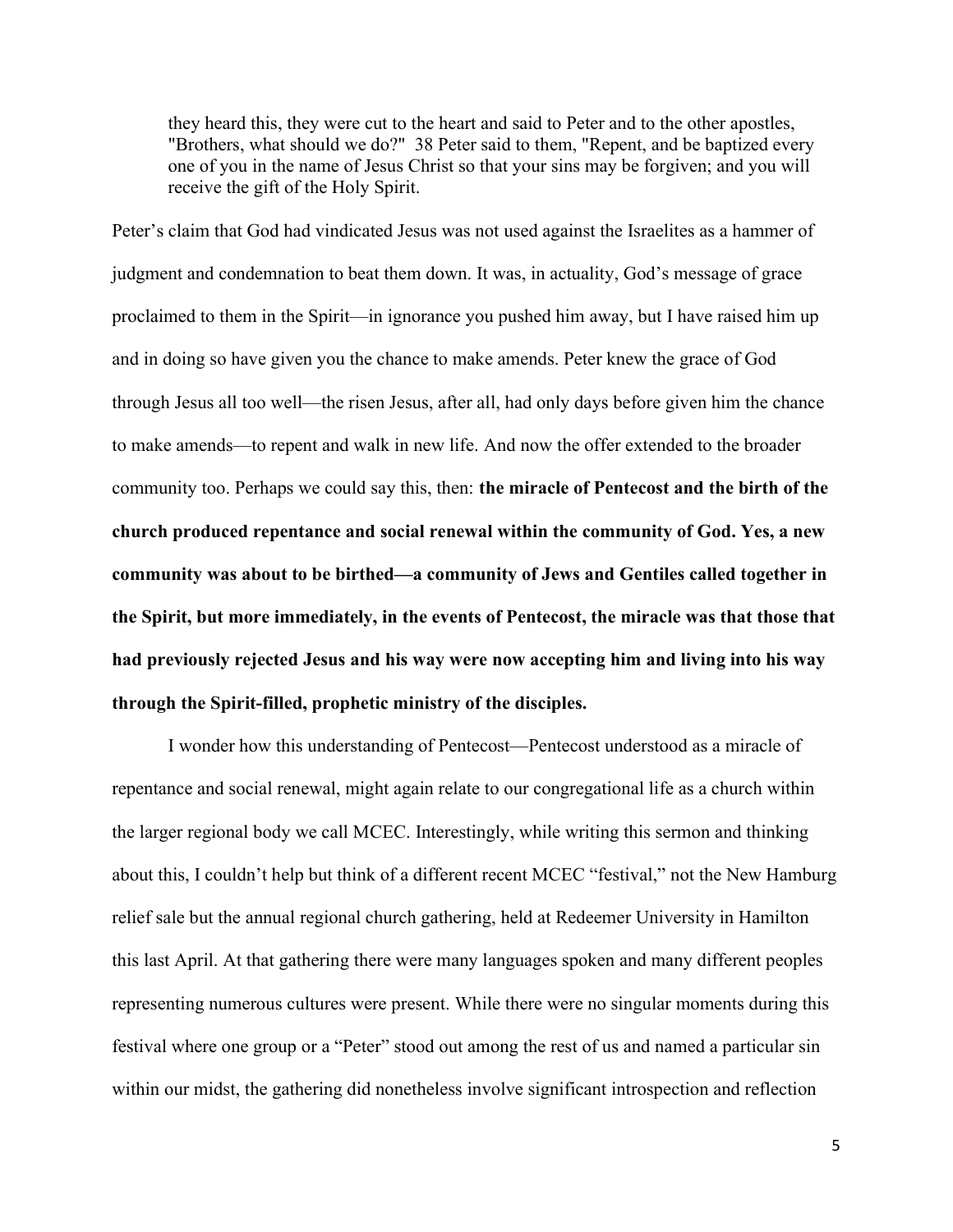on MCEC's identity and purpose both in larger group and in smaller group gatherings. You might say there were many "Peter's" leading us in reflecting on what the Spirit was 'up to' in MCEC; what a "new Pentecost" might require of us as a community if we are to be faithful to the God who called us.

One of the resolutions passed at the annual gathering was to accept a new MCEC identity statement and priorities [and for those who are curious you can find some of these printed on sheets at the back table in the foyer. For those online, I will include this document with my sermon in the email I will send out next week].<sup>1</sup>Among other items mentioned in this identity statement is a clear statement of purpose, namely, that MCEC churches desire to come together to "energize congregations in worship, discipleship and mission," "encourage leaders of hope, vision and transformation," and "embody God's reconciling ministry for all creation." I am particularly drawn to this third purpose statement this morning on Pentecost, especially as I think of Peter's sermon on the Pentecost after Jesus' ascension: "We come together as a regional church to…embody God's reconciling ministry for all creation."

 Peter, empowered by the Holy Spirit, embodied God's reconciling ministry for all creation by beginning with a prophetic word for his community. Where was there a community failure? What had they gone wrong? What needed to be done to move forward in repentance? Pentecost and the birth of the church began with a miracle of reconciliation and social renewal within the community of God and in many ways that miracle would be a sign of things to come as the church in Acts would become increasingly known as a community that

<sup>&</sup>lt;sup>1</sup> The resolution to accept this new MCEC identity statement had, in fact, only been tabled or put out for consideration after what was a long period of development through a regional journey of listening to small communities of Jesus followers within MCEC reflect on our identity, purpose, values, and priorities as a regional church. This regional journey of listening was led by our executive minister Leah Reesor-Keller and named "Courageous Imagination," a name meant to encompass MCEC's desire to imagine a way to be church beyond our fears and uncertainties. The small gatherings had been happening beginning in September 2020.